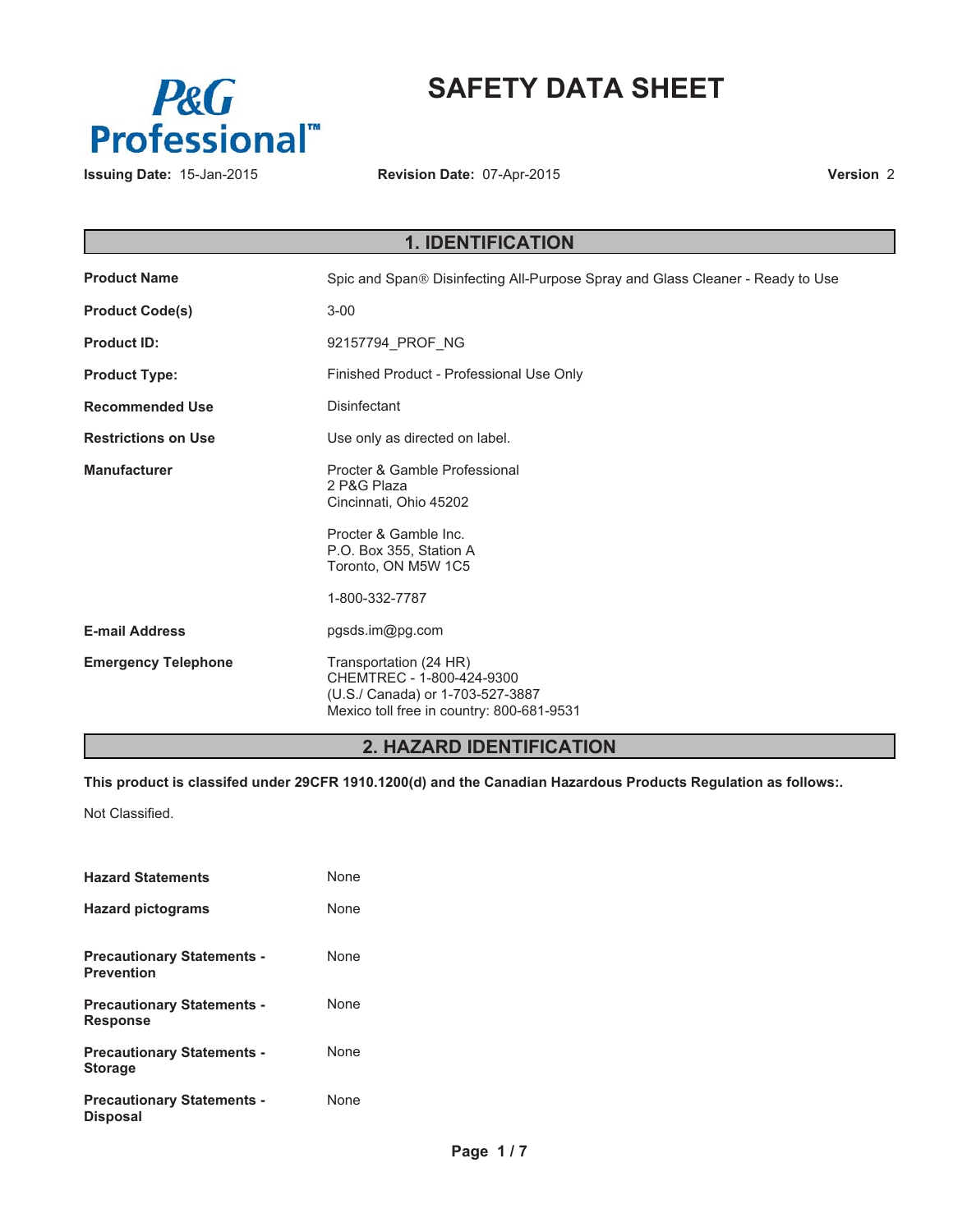**Hazards not otherwise classified (HNOC)** None

### **3. COMPOSITION/INFORMATION ON INGREDIENTS**

### **Ingredients are listed according to 29CFR 1910.1200 Appendix D and the Canadian Hazardous Products Regulation**

| <b>Chemical Name</b>                  | Synonyms | <b>Trade Secret</b> | <b>CAS-No</b> | Weight %    |
|---------------------------------------|----------|---------------------|---------------|-------------|
| 2-(2-Butoxyethoxy ethanol) Diethylene |          | No                  | 112-34-5      | $0.5 - 1.5$ |
| alvcol monobutyl ether                |          |                     |               |             |

## **4. FIRST AID MEASURES**

#### **First aid measures for different exposure routes**

| Eye contact                                           | Rinse with plenty of water. Get medical attention immediately if irritation persists.                          |
|-------------------------------------------------------|----------------------------------------------------------------------------------------------------------------|
| <b>Skin contact</b>                                   | Rinse with plenty of water. Get medical attention if irritation develops and persists.                         |
| Ingestion                                             | Drink 1 or 2 glasses of water. Do NOT induce vomiting. Get medical attention immediately if<br>symptoms occur. |
| <b>Inhalation</b>                                     | Move to fresh air. If symptoms persist, call a physician.                                                      |
| Most important symptoms/effects,<br>acute and delayed | None under normal use conditions.                                                                              |

### **Indication of immediate medical attention and special treatment needed, if necessary**

**Notes to Physician** Treat symptomatically.

# **5. FIRE-FIGHTING MEASURES**

| Suitable extinguishing media                      | Dry chemical, CO <sub>2</sub> , alcohol-resistant foam or water spray. Dry chemical. Alcohol-resistant<br>foam.                           |
|---------------------------------------------------|-------------------------------------------------------------------------------------------------------------------------------------------|
| Unsuitable Extinguishing Media                    | None.                                                                                                                                     |
| <b>Special hazard</b>                             | None known.                                                                                                                               |
| Special protective equipment for<br>fire-fighters | As in any fire, wear self-contained breathing apparatus pressure-demand, MSHA/NIOSH<br>(approved or equivalent) and full protective gear. |
| Specific hazards arising from the<br>chemical     | None.                                                                                                                                     |

## **6. ACCIDENTAL RELEASE MEASURES**

**Personal precautions, protective equipment and emergency procedures**

**Personal precautions** Use personal protective equipment. Do not get in eyes, on skin, or on clothing.

**Advice for emergency responders** Use personal protective equipment as required.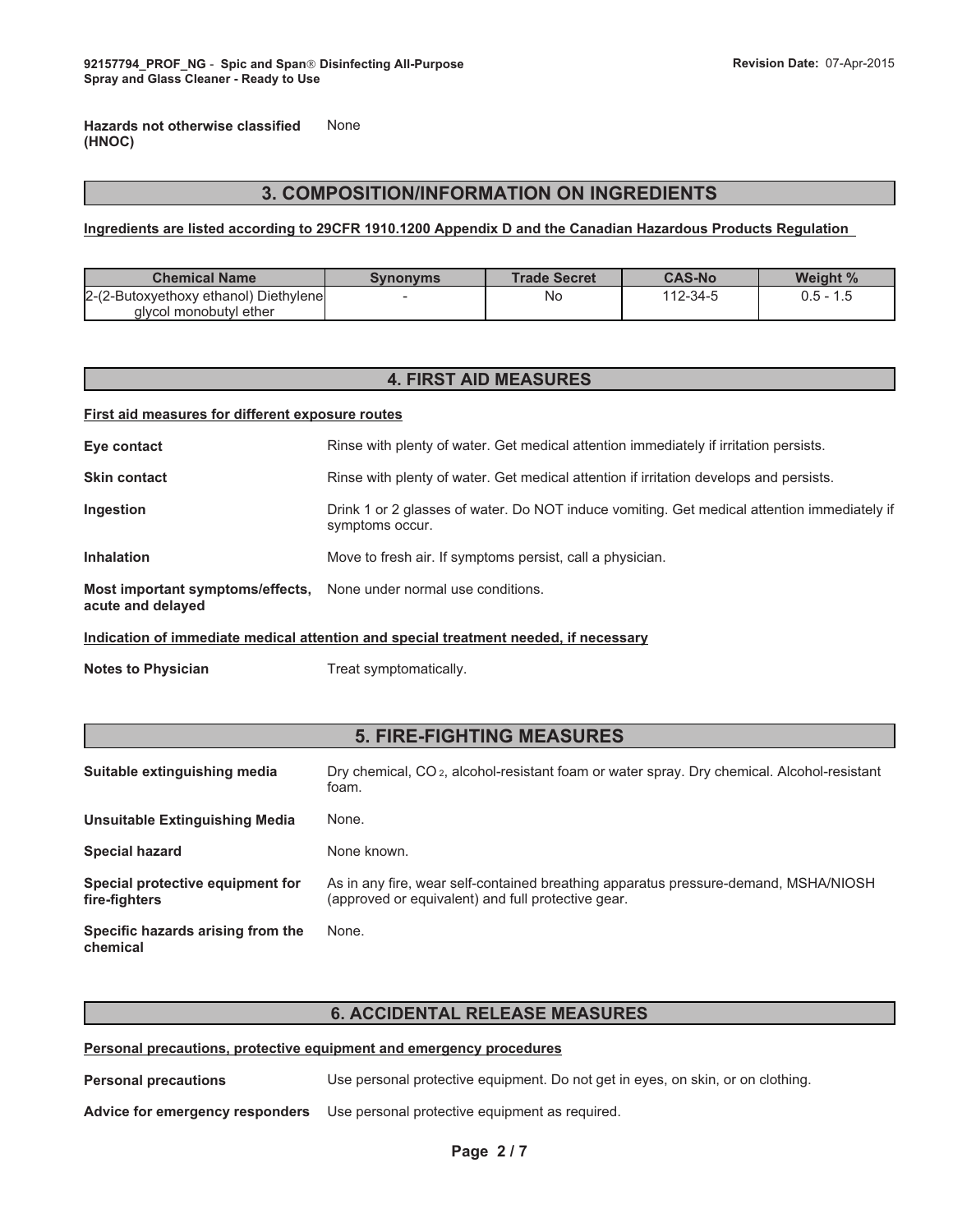| <b>Environmental precautions</b>                      | Keep out of waterways. Do not discharge product into natural waters without pre-treatment<br>or adequate dilution.                                                                                                                    |  |
|-------------------------------------------------------|---------------------------------------------------------------------------------------------------------------------------------------------------------------------------------------------------------------------------------------|--|
| Methods and materials for containment and cleaning up |                                                                                                                                                                                                                                       |  |
| <b>Methods for containment</b>                        | Absorb with earth, sand or other non-combustible material and transfer to containers for<br>later disposal. Prevent product from entering drains. Prevent further leakage or spillage if<br>safe to do so.                            |  |
| Methods for cleaning up                               | Contain spillage, and then collect with non-combustible absorbent material, (e.g. sand,<br>earth, diatomaceous earth, vermiculite) and place in container for disposal according to<br>local / national regulations (see section 13). |  |
| <b>7. HANDLING AND STORAGE</b>                        |                                                                                                                                                                                                                                       |  |
|                                                       |                                                                                                                                                                                                                                       |  |

### **Precautions for safe handling**

| Advice on safe handling                                      | Use personal protective equipment as required. Keep container closed when not in use.<br>Never return spills in original containers for re-use. Keep out of the reach of children. |  |  |
|--------------------------------------------------------------|------------------------------------------------------------------------------------------------------------------------------------------------------------------------------------|--|--|
| Conditions for safe storage, including any incompatibilities |                                                                                                                                                                                    |  |  |

# **Storage Conditions** Keep containers tightly closed in a dry, cool and well-ventilated place.

**Incompatible products** None known.

# **8. EXPOSURE CONTROLS/PERSONAL PROTECTION**

### **Control parameters**

### **Exposure Guidelines**

| <b>Chemical Name</b>              | <b>CAS-No</b> | <b>ACGIH TLV</b>      | <b>OSHA PEL</b> | <b>Mexico PEL</b> |
|-----------------------------------|---------------|-----------------------|-----------------|-------------------|
| 2-(2-Butoxyethoxy ethanol)        | $12 - 34 - 5$ | TWA: 10 ppm inhalable |                 |                   |
| Diethylene glycol monobutyl ether |               | fraction and vapor    |                 |                   |

No relevant exposure guidelines for other ingredients

| <b>Exposure controls</b>             |                                                                                                                                                                                                             |
|--------------------------------------|-------------------------------------------------------------------------------------------------------------------------------------------------------------------------------------------------------------|
| <b>Engineering Measures</b>          | Distribution, Workplace and Household Settings:<br>Ensure adequate ventilation                                                                                                                              |
|                                      | <b>Product Manufacturing Plant (needed at Product-Producing Plant ONLY):</b><br>Where reasonably practicable this should be achieved by the use of local exhaust<br>ventilation and good general extraction |
| <b>Personal Protective Equipment</b> |                                                                                                                                                                                                             |
| <b>Eye Protection</b>                | Distribution, Workplace and Household Settings:<br>No special protective equipment required                                                                                                                 |
|                                      | <b>Product Manufacturing Plant (needed at Product-Producing Plant ONLY):</b><br>Use appropriate eye protection                                                                                              |
| <b>Hand Protection</b>               | Distribution, Workplace and Household Settings:<br>No special protective equipment required                                                                                                                 |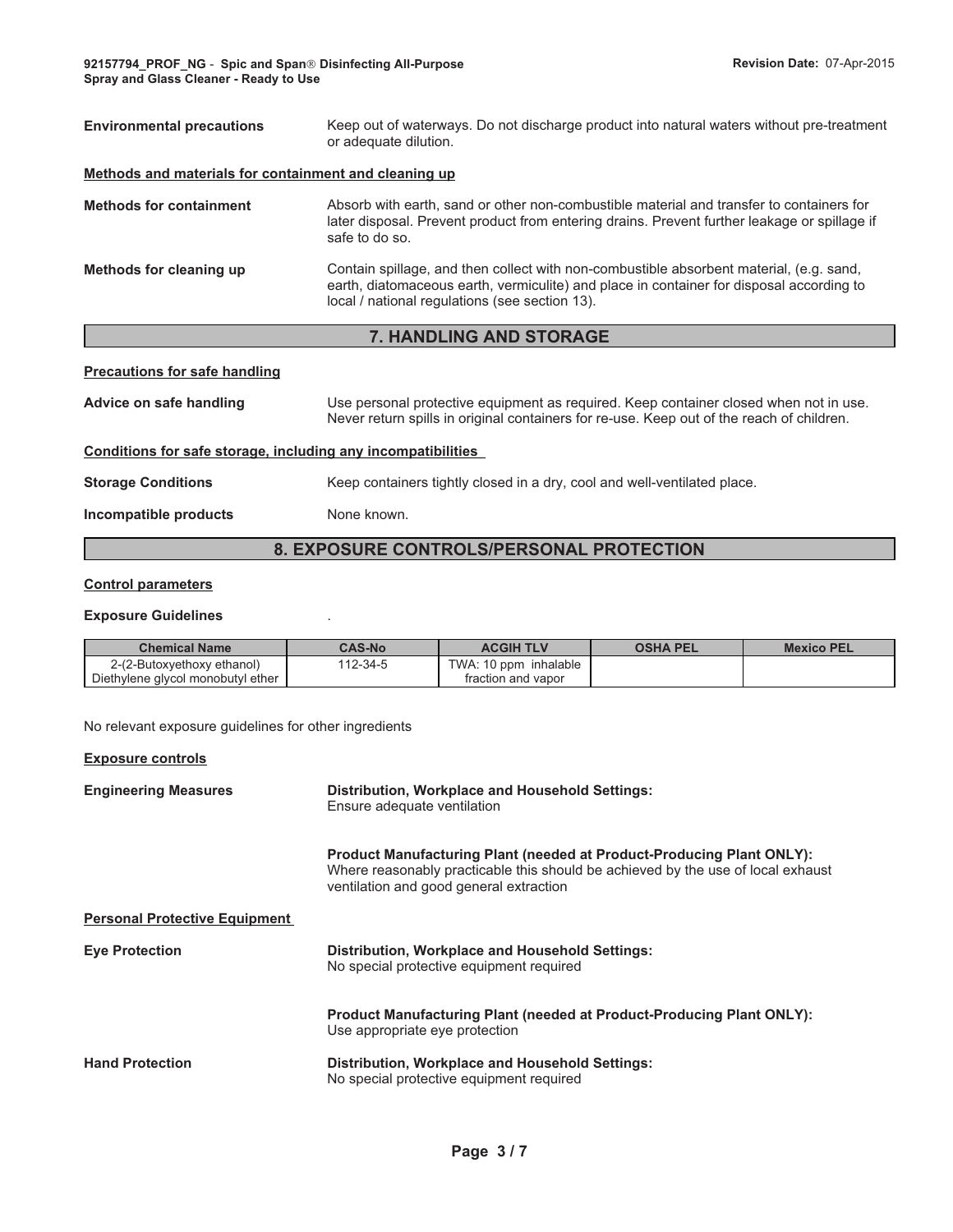**92157794\_PROF\_NG** - **Spic and Span- Disinfecting All-Purpose Spray and Glass Cleaner - Ready to Use**

|                                 | <b>Product Manufacturing Plant (needed at Product-Producing Plant ONLY):</b><br>Protective gloves                 |
|---------------------------------|-------------------------------------------------------------------------------------------------------------------|
| <b>Skin and Body Protection</b> | Distribution, Workplace and Household Settings:<br>No special protective equipment required                       |
|                                 | <b>Product Manufacturing Plant (needed at Product-Producing Plant ONLY):</b><br>Wear suitable protective clothing |
| <b>Respiratory Protection</b>   | Distribution, Workplace and Household Settings:<br>No special protective equipment required                       |

**Product Manufacturing Plant (needed at Product-Producing Plant ONLY):** In case of insufficient ventilation wear suitable respiratory equipment

# **9. PHYSICAL AND CHEMICAL PROPERTIES**

| Physical State @20°C                                           | liquid                                                                            |
|----------------------------------------------------------------|-----------------------------------------------------------------------------------|
| Appearance                                                     | light blue                                                                        |
| Odor                                                           | Scented                                                                           |
| <b>Odor threshold</b>                                          | No information available                                                          |
| Property                                                       | Values<br>Note                                                                    |
| pH value                                                       | $10.4 - 11.2$                                                                     |
| <b>Melting/freezing point</b>                                  | No information available                                                          |
| <b>Boiling point/boiling range</b>                             | No information available                                                          |
| <b>Flash point</b>                                             | $>$ 93.3 °C / $>$ 200 °F                                                          |
| <b>Evaporation rate</b>                                        | No information available                                                          |
| Flammability (solid, gas)                                      | No information available                                                          |
| <b>Flammability Limits in Air</b>                              |                                                                                   |
| <b>Upper flammability limit</b>                                | No information available                                                          |
| <b>Lower Flammability Limit</b>                                | No information available                                                          |
| Vapor pressure                                                 | No information available                                                          |
| <b>Vapor density</b>                                           | No information available                                                          |
| <b>Relative density</b>                                        | 1.00                                                                              |
| <b>Water solubility</b>                                        | 100%                                                                              |
| Solubility in other solvents                                   | No information available                                                          |
| Partition coefficient: n-octanol/waterNo information available |                                                                                   |
| <b>Autoignition temperature</b>                                | No information available                                                          |
| <b>Decomposition temperature</b>                               | No information available                                                          |
| <b>Viscosity of Product</b>                                    | $< 10$ cps                                                                        |
| <b>VOC Content (%)</b>                                         | Products comply with US state and federal regulations for VOC content in consumer |
|                                                                | products.                                                                         |
|                                                                | <b>10. STABILITY AND REACTIVITY</b>                                               |
| <b>Reactivity</b>                                              | None under normal use conditions.                                                 |
| <b>Stability</b>                                               | Stable under normal conditions.                                                   |
| <b>Hazardous polymerization</b>                                | Hazardous polymerization does not occur.                                          |
| <b>Hazardous Reactions</b>                                     | None under normal processing.                                                     |
| <b>Conditions to Avoid</b>                                     | None under normal processing.                                                     |
| <b>Materials to avoid</b>                                      | None in particular.                                                               |

**Hazardous Decomposition Products** None under normal use.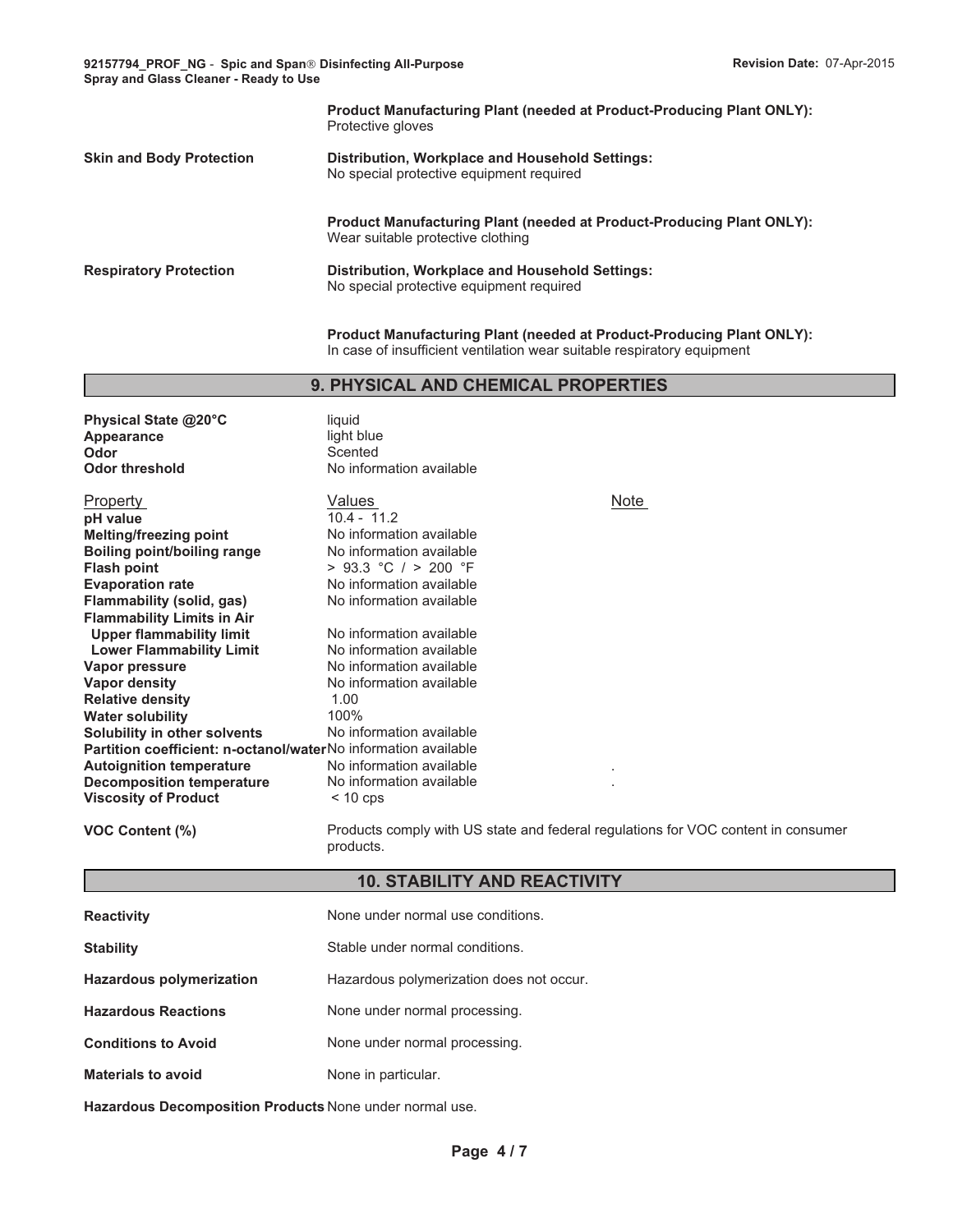# **11. TOXICOLOGICAL INFORMATION**

### **Product Information**

**Information on likely routes of exposure**

| No known effect. |
|------------------|
| No known effect. |
| No known effect. |
| No known effect. |
|                  |

**Delayed and immediate effects as well as chronic effects from short and long-term exposure**

| <b>Acute toxicity</b>             | No known effect. |
|-----------------------------------|------------------|
| <b>Skin corrosion/irritation</b>  | No known effect. |
| Serious eye damage/eye irritation | No known effect. |
| <b>Skin sensitization</b>         | No known effect. |
| <b>Respiratory sensitization</b>  | No known effect. |
| <b>Germ cell mutagenicity</b>     | No known effect. |
| <b>Neurological Effects</b>       | No known effect. |
| <b>Reproductive toxicity</b>      | No known effect. |
| <b>Developmental toxicity</b>     | No known effect. |
| <b>Teratogenicity</b>             | No known effect. |
| <b>STOT - single exposure</b>     | No known effect. |
| <b>STOT - repeated exposure</b>   | No known effect. |
| <b>Target Organ Effects</b>       | No known effect. |
| <b>Aspiration hazard</b>          | No known effect. |
| Carcinogenicity                   | No known effect. |

### **Component Information**

| <b>Chemical Name</b>                                            | <b>CAS-No</b> | LD50 Oral        | <b>LD50 Dermal</b> | <b>LC50 Inhalation</b> |
|-----------------------------------------------------------------|---------------|------------------|--------------------|------------------------|
| 2-(2-Butoxyethoxy ethanol)<br>Diethylene glycol monobutyl ether | 112-34-5      | 2410 mg/kg (rat) |                    |                        |

## **12. ECOLOGICAL INFORMATION**

### **Ecotoxicity**

The product is not expected to be hazardous to the environment.

| <b>Persistence and degradability</b> | No information available. |
|--------------------------------------|---------------------------|
| <b>Bioaccumulative potential</b>     | No information available. |
| <b>Mobility</b>                      | No information available. |
| Other adverse effects                | No information available. |

# **13. DISPOSAL CONSIDERATIONS**

### **Waste treatment**

| Waste from Residues / Unused<br><b>Products</b>                        | Disposal should be in accordance with applicable regional, national and local laws and<br>regulations. |
|------------------------------------------------------------------------|--------------------------------------------------------------------------------------------------------|
| Contaminated packaging                                                 | Disposal should be in accordance with applicable regional, national and local laws and<br>regulations. |
| <b>California Hazardous Waste Codes</b> 331<br>(non-household setting) |                                                                                                        |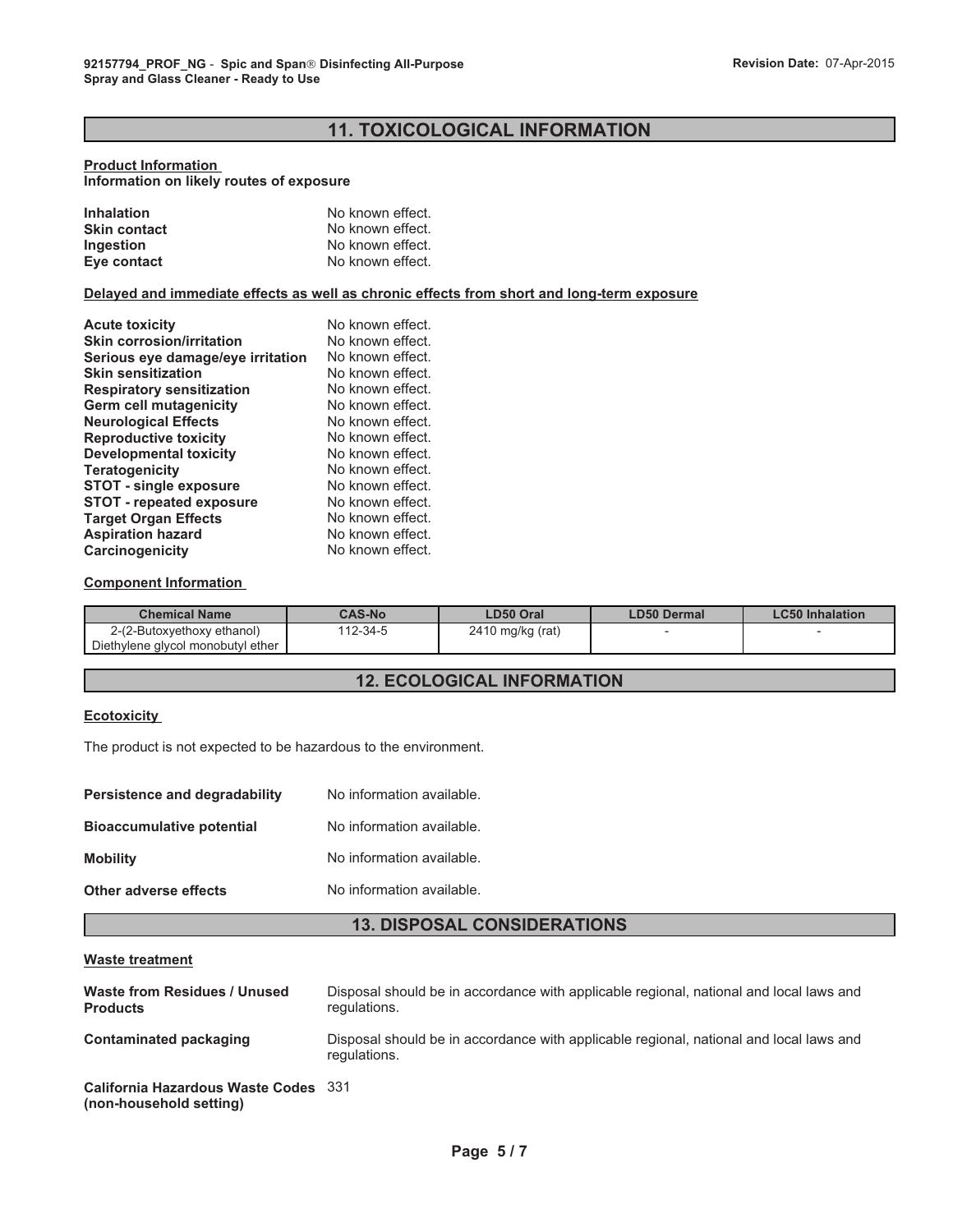### **14. TRANSPORT INFORMATION**

| <b>DOT</b>  | Not regulated |
|-------------|---------------|
| <b>IMDG</b> | Not regulated |
| <b>IATA</b> | Not regulated |

# **15. REGULATORY INFORMATION**

### **U.S. Federal Regulations**

### **SARA 313**

Section 313 of Title III of the Superfund Amendments and Reauthorization Act of 1986 (SARA). This product contains a chemical or chemicals which are subject to the reporting requirements of the Act and Title 40 of the Code of Federal Regulations, Part 372:

| <b>Chemical Name</b>                         | <b>CAS-No</b> | <b>SARA 313 - Threshold Values %</b> |
|----------------------------------------------|---------------|--------------------------------------|
| 2-(2-Butoxyethoxy ethanol) Diethylene glycol | 112-34-5      |                                      |
| monobutyl ether                              |               |                                      |

### **CERCLA**

This material, as supplied, does not contain any substances regulated as hazardous substances under the Comprehensive Environmental Response Compensation and Liability Act (CERCLA) (40 CFR 302) or the Superfund Amendments and Reauthorization Act (SARA) (40 CFR 355). There may be specific reporting requirements at the local, regional, or state level pertaining to releases of this material

### **Clean Air Act, Section 112 Hazardous Air Pollutants (HAPs) (see 40 CFR 61)**

This product contains the following substance(s) which are either listed as hazardous air pollutants (HAPS) or VOC's per the Clean Air Act:

| <b>Chemical Name</b>                                            | <b>CAS-No</b> | CAA (Clean Air Act) - 1990<br><b>Hazardous Air Pollutants</b> |
|-----------------------------------------------------------------|---------------|---------------------------------------------------------------|
| 2-(2-Butoxyethoxy ethanol) Diethylene glycol<br>monobutyl ether | 112-34-5      |                                                               |
| 2-Hexyloxyethanol                                               | 112-25-4      |                                                               |

### **Clean Water Act**

This product does not contain any substances regulated as pollutants pursuant to the Clean Water Act (40 CFR 122.21 and 40 CFR 122.42)

### **California Proposition 65**

This product is not subject to warning labeling under California Proposition 65.

### **U.S. State Regulations (RTK)**

| <b>CAS-No</b> | <b>New Jersey</b> |
|---------------|-------------------|
| 112-34-5      |                   |
|               |                   |

| <b>Chemical Name</b>                                            | <b>CAS-No</b> | <b>Pennsylvania</b> |
|-----------------------------------------------------------------|---------------|---------------------|
| 2-(2-Butoxyethoxy ethanol) Diethylene glycol<br>monobutyl ether | 112-34-5      |                     |
| 2-Hexyloxyethanol                                               | 112-25-4      |                     |

### **International Inventories**